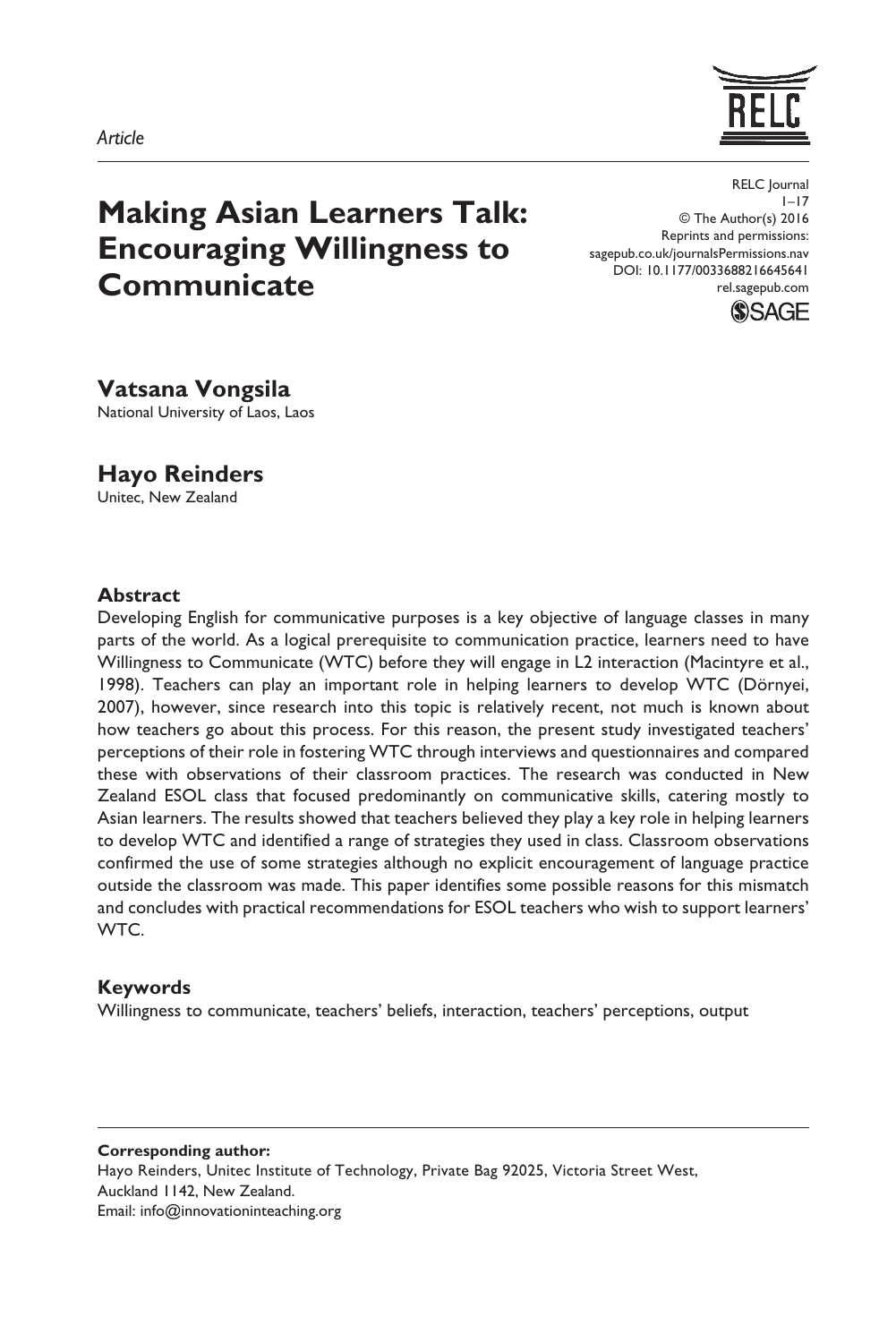# **Introduction**

A key goal of many English language programmes is to develop learners' productive language skills. Teachers naturally play a vital role in encouraging learners' Willingness to Communicate (WTC), which MacIntyre et al. (1998: 547) define as a 'readiness to enter into the discourse at a particular time with a specific person or persons, using a L2' and believe to be associated with factors such as learners' personality and motivation, as well as societal variables. Lockley (2013) argues that greater WTC can result in greater exposure to L2 input and, indirectly, to greater proficiency. However, Tong (2010) shows that many ESOL students keep quiet particularly during discussions and when teachers ask general questions. Several causes have been identified, including low speaking skills (Robertson and Nunn, 2007), high anxiety levels (Matsuda and Gobel, 2004: 23) and low self-confidence (Reinders and Wattana, 2013). The development of WTC is now increasingly seen as a measure of success for English language programmes (Mehrgan, 2013). In this article we look at teachers' beliefs and classroom practices in encouraging WTC in a language school in New Zealand that caters mainly to learners from Asia.

# **Literature Review**

# *Willingness to Communicate*

The use of L2 output (Gass and Mackey, 2015) and interaction (Long, 1996) are widely recognized as prerequisites for successful L2 acquisition. Neither is likely to occur without learners' desire to engage in language production. Fostering this Willingness to Communicate (WTC) is therefore now a fundamental goal of second language (L2) education worldwide (Riasati, 2012). According to MacIntyre et al., (2002: 539) 'willingness to communicate is the one, overwhelming communication personality construct which permeates every facet of an individual's life and contributes significantly to the social, educational, and organizational achievements of the individual'. Without WTC, students are less likely to engage in communicative activities and less likely to benefit from the advantages of L2 interaction such as increased input, negotiation of meaning, focus on form and so on.

# *Factors Affecting WTC*

The extent of learners' WTC has been shown to vary depending on the situation they are in (Cao and Philp, 2006; Noels, 2001). Kang (2005) cited in Cao and Philp (2006: 481), believes that WTC 'may vary according to the interlocutor(s), topic, and conversational context, among other potential situational variables'. Anxiety and perceived competence (MacIntyre et al., 1999), communication confidence (Peng and Woodrow, 2010), classroom conditions, group cohesiveness and topic relevance (Aubrey, 2011) have all been identified as such situational variables.

Anxiety, in particular, appears to play a major role as it causes learners to avoid or reduce communication (Alemi et al., 2011; MacIntyre et al., 2002). MacIntyre et al. (2003) found that a majority of L2 students in a class they investigated attributed low participation to a lack of self-confidence but that increasing perceived speaking ability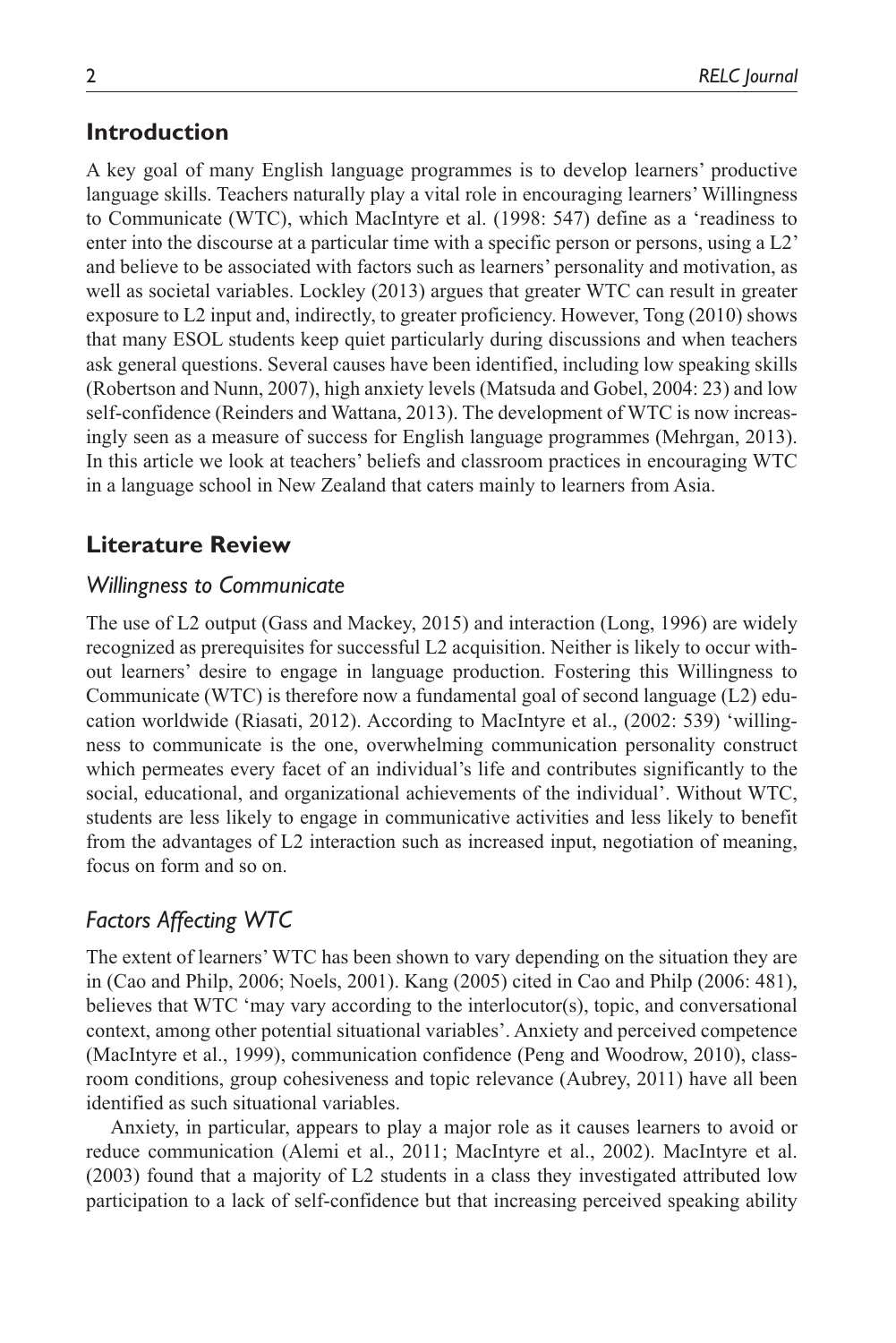and lowering anxiety both fostered WTC. Interestingly, Matsuda and Gobel (2004) found that highly anxious people rate themselves lower in terms of speaking ability, so some of the variables affecting WTC appear to be interdependent. Similarly, Liu (2009) found that high levels of anxiety negatively affect performance and acquisition. However, Dörnyei (2005) suggests that students who speak less are anxious and then self-evaluated as less competent. Clearly, future research will have to untangle some of the directions of the effects of each of these variables.

# *The Teacher's Role*

Previous studies have shown there are a number of tools at teachers' disposal to encourage WTC. Reducing group size appears to be an important factor, as it has been shown to reduce anxiety (De Léger and Storch, 2009); in particular groups of three or four participants can result in increased WTC, according to Cao and Philp (2006). Cao and Philp further proved that an increase in WTC was due to greater familiarity: with the interlocutor(s) and with the topics discussed. Kang (2005) too found that familiarity with other interlocutors influences WTC positively whereas new peers have the opposite effect; this is probably why many teachers experience classes taking some time to develop their own 'rhythm'. Similarly, Zhong (2013: 740), who investigated five Chinese immigrant learners' WTC in both teacher-led and collaborative learning situations in L2 classrooms, found pair work effective in developing communicative competence and increasing involvement. The extensive work of Philp et al., (2014) further illustrates the many benefits of peer interaction in second language learning.

Similar to Cao and Philp (2006), Kang (2005) and Riasati (2014) have shown that students feel less confident speaking on topics which they have little background knowledge in. In addition, Peng and Woodrow (2010) demonstrated that a general, pleasant classroom atmosphere can lead to less concerns with linguistic limitations. According to them, a positive classroom environment promotes involvement, diminishes anxiety and enhances self-confidence. Peng (2012) describes classroom atmosphere as inclusive of the emotions, mood, or climate sensed and shared by the group in class. As Riasati (2014) puts it, L2 students are simply more willing to speak in a student-friendly and supportive environment. Zhong (2013) contends that a relaxing environment increases learners' participation through mutual trust, an aspect that teachers have a degree of control over.

Another variable that impacts WTC, and one that is less under the *direct* control of the teacher, is self-perceived communication competence (MacIntyre, 1999), defined by Lockley (2013) as the ability to give or pass on information orally, and by Clément et al., (2003) as the belief that one can speak efficiently in a given situation. De Léger and Storch (2009: 269) showed that their learners' perceived oral ability affected their WTC so that 'as learners' self-confidence increased over time, so did their willingness to use the L2 in class'.

Finally, teachers' questions have been shown to play a role. Nazar and Allahyar (2012) found that open-ended questions asking for reason, explanation, description and opinion, lead students to reply with their own questions, asking for factual statements. A wait time of three seconds or more caused obvious changes in attitudes, expectations and language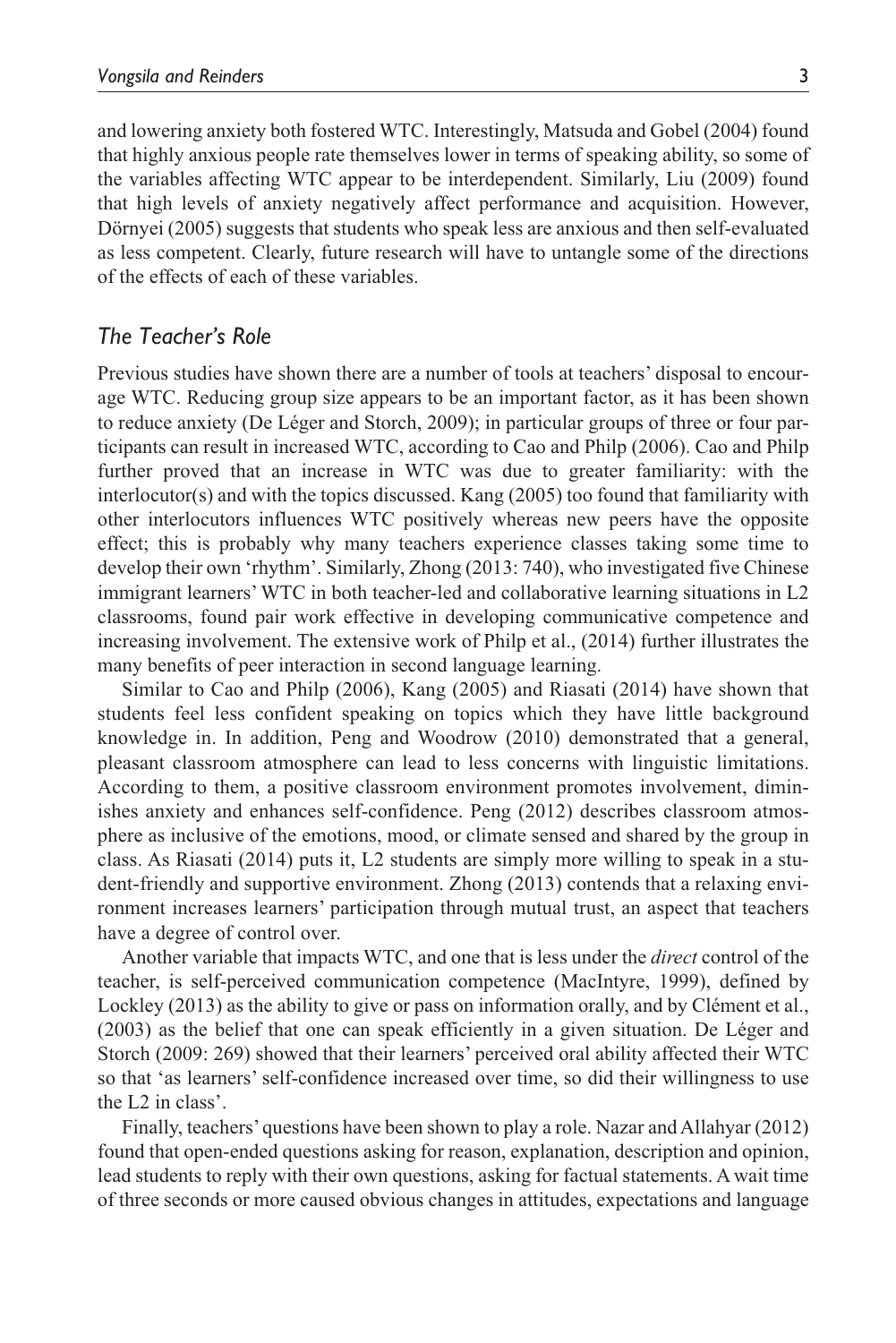use. Groenke and Paulus (2007) demonstrate that teachers' questions can support a sustained discussion leading to multiple viewpoints. Classroom interaction patterns have been shown to have a significant influence on the type and frequency of student talk and as such is likely to have a major impact on WTC. Johnson (1997) reports on research into communication in second language classrooms, including what has become known as teacher talk. Estimates vary for the percentage of lesson time absorbed by the teacher's voice but the three functions of initiation, response and evaluation were long recognized as the pattern of teachers' classroom language internationally. More specifically, Farrell (2004: 60–61) reports the situation in Asian classrooms through a series of case studies. In answering the question 'How can teachers make classroom communication more effective?' Farrell refers to exploratory and final draft talk, the former happening when teachers seem 'to be rearranging their own thoughts as they speak', whereas the latter includes the evaluative phase.

Philp et al., (2014: 2) were interested in increasing student talk time through interaction with peers rather than with their teachers. The case for increasing the amount of such interaction time is supported by 'a steadily growing multidisciplinary body of research, from social, cognitive, and other perspectives'. During these periods students have both input and practice in such extra-classroom language functions as initiating topics, repairing misunderstandings, and using both open and closed questions. Philp et al., (2014) show that there is a focus on form and functions during peer interaction. In summary, certain interaction patterns appear to be conducive to L2 interaction and may also be beneficial to the development of WTC but more research is needed.

The overall picture then is of a complex interplay between variables that affect WTC, some of which are more directly under teachers' control than others. Although a number of such variables have been identified, it is unclear from the research how teachers' beliefs about (their role in encouraging) WTC relate to their classroom practice, and what interaction patterns characterize their classes. This is the focus of our research.

## **Research Questions**

This study investigated ESOL teachers' beliefs about, perceptions of and practices in encouraging WTC inside and outside a New Zealand tertiary ESOL classroom.

The research questions are:

- 1. What are New Zealand ESOL teachers' beliefs about the importance of encouraging Willingness to Communicate?
- 2. What strategies do they use to encourage WTC?
- 3. What classroom L2 interaction patterns characterize their classes?

# **Research Methods**

The study was carried out in the Language Department at Unitec Institute of Technology in New Zealand. This department, as many in New Zealand, caters largely to Asian learners and focuses heavily on the development of communicative language skills. Permission was obtained from the Head of the Department to conduct the research there, and ethics approval was obtained from the Unitec Research Ethics Committee.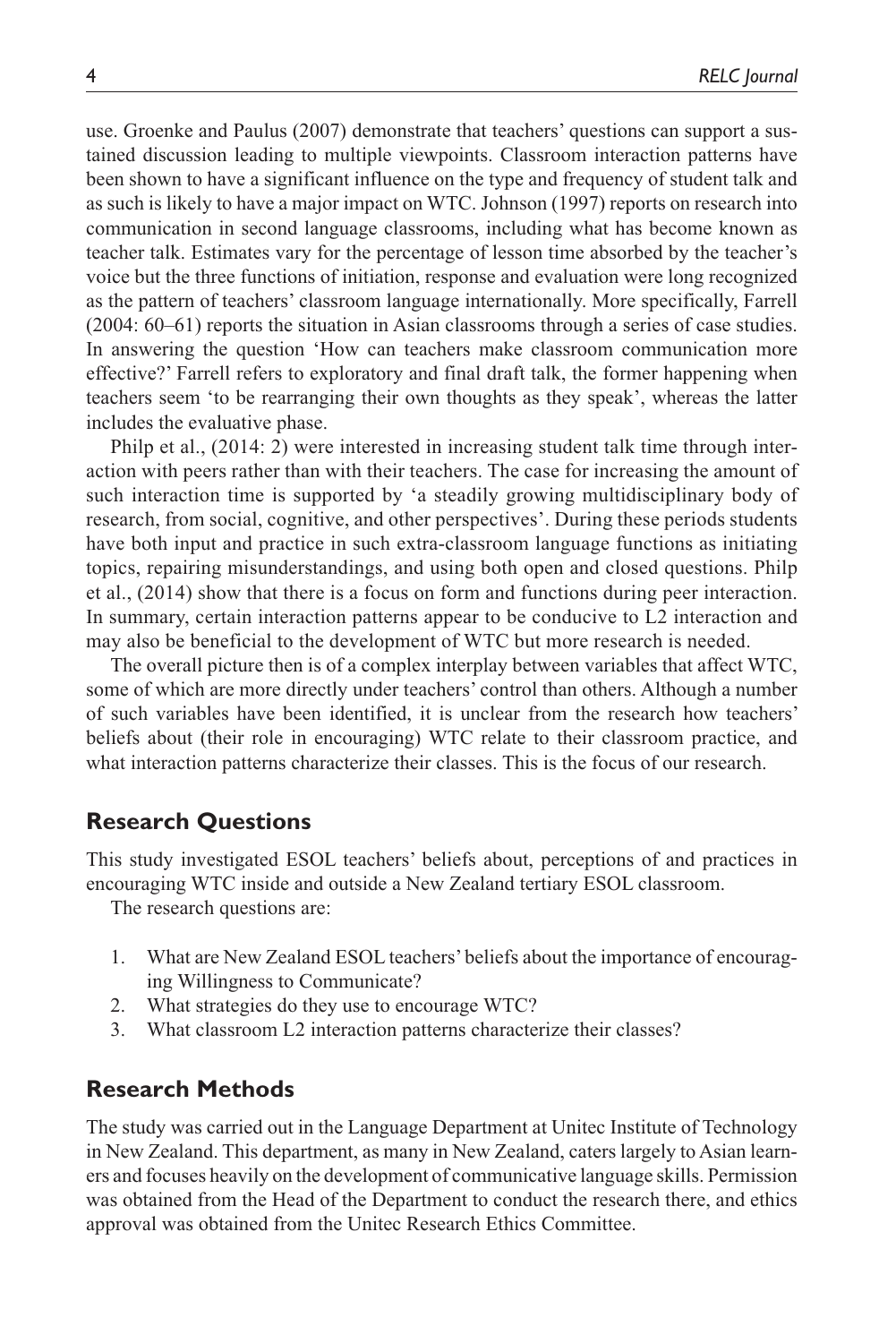In order to answer our research questions, we used both quantitative and qualitative research methods; the quantitative to extract meaning from numerical data obtained from the questionnaire (see below) about teachers' beliefs and the strategies they employed, complemented with classroom observations and recordings.

First, all 30 teachers in the programme were sent an electronic questionnaire (appendix A) with 17 questions to establish their beliefs about the importance of encouraging WTC inside and outside the classroom. In the next section, ten strategies for encouraging WTC identified in the literature review above were provided and teachers were asked to identify which of these they used in class, and to give examples of how they did so. In addition, they had the option of listing other strategies they used, which were not on the list. In total, 15 responses were received (i.e. a response rate of 50%). The results were analysed by calculating mean scores and percentages.

The first researcher observed each of the five participants' ESOL classes twice, for two hours each time. This was done using an observation sheet and an audio recorder. These five teachers were randomly selected from the pool of 15 questionnaire respondents. Through consultation with the teachers, those classes that were observed covered a wide range of language skills (e.g. classes focusing exclusively on writing practice were avoided). During the class, the observer sat at the back quietly and did not participate in the activities. Instead, she recorded:

- 1. Whether and how teachers used strategies for encouraging WTC.
- 2. Her own impression of the classroom atmosphere, noting such things as the presence or absence of laughter, whether students seemed relaxed or anxious, and so on.
- 3. The interaction patterns in class, noting, for example, who talked the most, the teacher or the students, the amount of peer talk, and so forth. Her notes, together with the audio recording were then analysed by:
	- a. Writing an impressionistic account of the class atmosphere.
	- b. Describing and counting the number of strategies used.
	- c. Recording the different types and frequency of interaction patterns.

# **Results**

## *Teachers' Beliefs about Their Roles in Encouraging WTC*

On a scale of 1–5, the questionnaire results (see the appendix for the questionnaire) show that teachers strongly agree that 'one of the most important roles for the teacher is to encourage students to speak in English in class' (4.46 out of 5), and only very slightly less so to 'encourage students to speak in English outside of class' (4.33 of 5).

## *Strategies Used for Encouraging WTC in the Classroom*

Of the 10 strategies listed, teachers selected 8.4 on average; in other words, teachers said they used the majority of the strategies provided. Table 1 reports their responses from the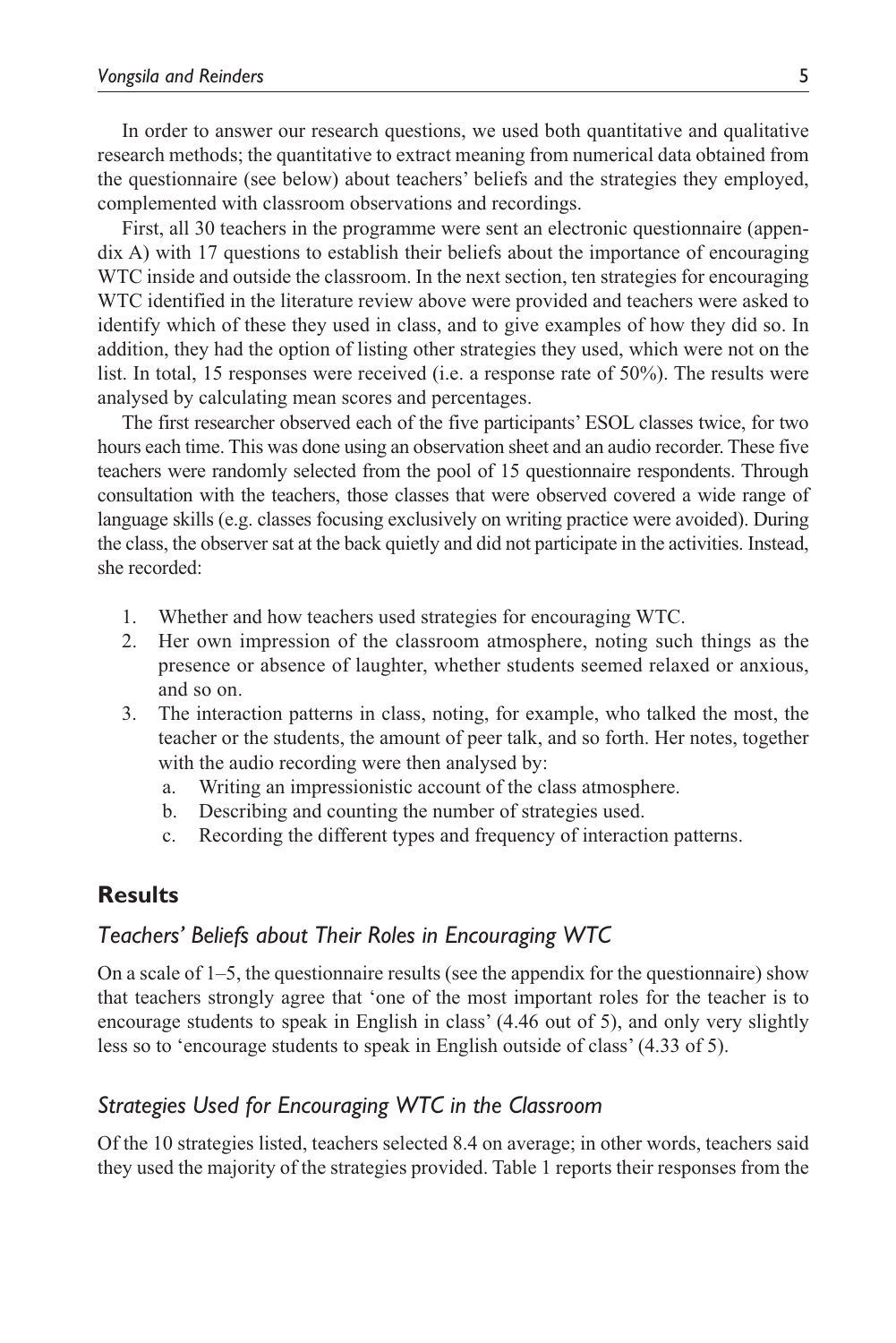## **Table 1.** Strategies Used by Teachers to Encourage WTC (Questionnaire Responses).

#### *Group Size (14 Out of 15)*

Fourteen teachers indicated actively adjusting group size to affect WTC. Teachers mostly use groups of three or four students, sometimes mixing levels and checking whether students preferred working with other students of their own nationality.

## *Cultural Backgrounds (14 Out of 15)*

Fourteen teachers reported taking into account students' cultural backgrounds, by grouping and by topic choice. As one said, 'I try to organize students into familiar and unfamiliar groups works and have a cultural discussion'. Many also said they bring in topics relevant to the L2 learners' countries.

#### *Self-perceived Speaking Ability (14 Out of 15)*

Many teachers attempt to provide positive feedback by reinforcing student success, especially by commenting on students' voice recordings.

## *Class Atmosphere (13 Out of 15)*

Many teachers attempt to build up a friendly and humorous class atmosphere through their choice of activities and through encouragement. Further, teachers ask numerous questions to create a productive classroom atmosphere and increase students' WTC.

## *Selection of Task Type (12 Out of 15)*

Twelve respondents indicated they use specific tasks to improve students' WTC. For example, one respondent answered, 'I use small group talking activity or discussion'. Another teacher uses the conversation tasks to encourage interaction between students, and between teachers and students.

#### *Reducing Shyness (13 Out of 15)*

Thirteen teachers felt they could reduce students' shyness in such ways as by creating a friendly atmosphere within the classroom, by pairing students to get to know each other, by assigning students to small groups and to encourage them to engage in free conversation.

## *Self-confidence (13 Out of 15)*

Most of the teachers used positive feedback, highlighting successes and providing encouragement.

#### *Familiarity with the Interlocutor (13 Out of 15)*

The teachers indicated that they actively try to create positive class dynamics in general and in particular to use activities that encourage students to talk to as many of their classmates as possible.

#### *Reducing Anxiety (12 Out of 15)*

Another popular strategy used by teachers is the reduction of anxiety. Most of the comments referred to letting students speak when they felt ready and not correcting mistakes. In addition, sharing humorous experiences was seen as a good way of lowering anxiety.

#### *Topic Familiarity (8 Out of 15)*

Only eight teachers mentioned increasing students' familiarity with topics used in class as a way of increasing WTC. Several use prior reading, while one suggested encouraging students to watch programmes such as the daily news. One teacher suggested students work online to search for information.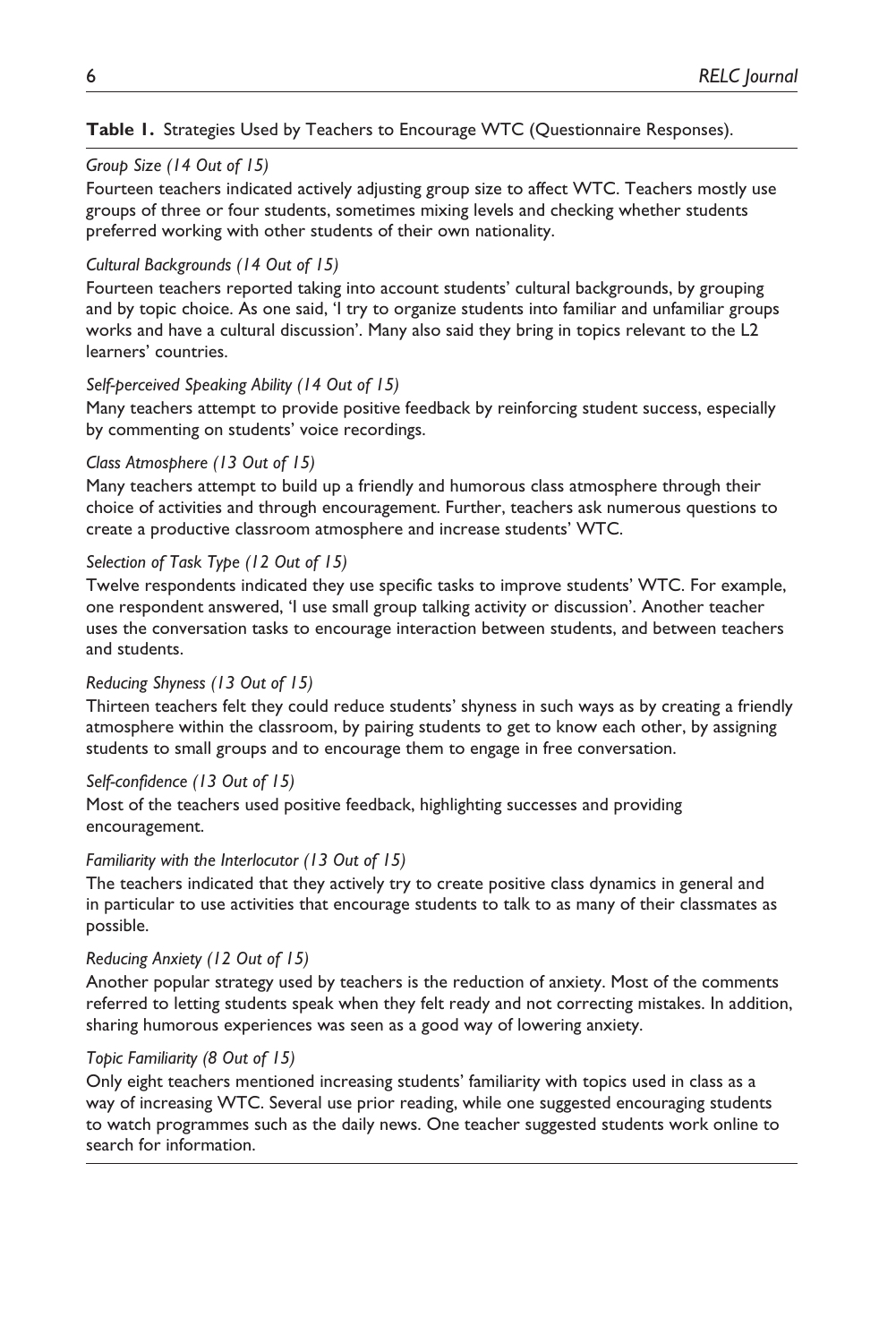most often to the least often mentioned strategies, and the ways in which the teachers indicated they implemented each strategy in class.

#### *Classroom Practice of Encouraging WTC*

In the next stage, five teachers' classes were observed twice, for two hours each time. The classroom observations showed the teachers used a range of techniques to encourage WTC, which could be grouped under three broad headings:

*Warm-up Strategies*: All five observed participants used warm-up strategies, albeit different ones. One asked students to share experiences of a tour in New Zealand. The class was animated, laughing and energized with almost all eager to speak. Another started by asking students what they had done during their weekend which led to active sharing of ideas as they smiled a lot and talked openly. In the class where students were asked to discuss a new item that they had found before class, they looked attentive and spoke freely for five minutes before the teacher asked for summaries. When one teacher suggested searching for a topic on the computer, students talked to each other informally. In the class that used images on the board to stimulate discussion, students appeared eager to supply responses and information.

*Group Cohesiveness:* All teachers applied group cohesiveness strategies to increase students' WTC, such as by asking students to work in groups and by giving them discussion tasks. Observations from all five classes showed that the learners worked together comfortably and exchanged ideas freely, with frequent laughter throughout the discussion.

*Topic Choice:* Almost all practicing teachers choose this 'right topic' strategy in order to raise their students' WTC. Two teachers asked students to present their own cultures to each other. Another participant initiated a current controversial topic, about the (then forthcoming) New Zealand general election.

## *Classroom Interaction Patterns*

Analysis of the audio recordings of the classroom interaction patterns allowed us to identify the effect these had on the amount and type of student talk.

*Talk Time*: The audio recordings made in class gave us information about the amount of teacher and student talk. As can be seen in Figure 4.1, the five teachers spoke for an average of 63% during class time. The highest percentage was 85% and the lowest 42%.

In addition to the division between teachers' and students' talk time, it is important to see how *long* each student speaks for. A large percentage of student talk time could be attributed to one student doing most of the talking, for example, or individual utterances could be frequent but very short. For this reason, Figure 4.2 illustrates the average length of each student's utterance. There is a considerable variation between the five classes, from a low of 6 seconds to a high of 11.

*Open-ended versus Closed Questions*: Teachers asked a total of 148 open-ended (64% of the total) and 85 closed questions (36% of the total). The division is shown in Figure 4.3 for each teacher.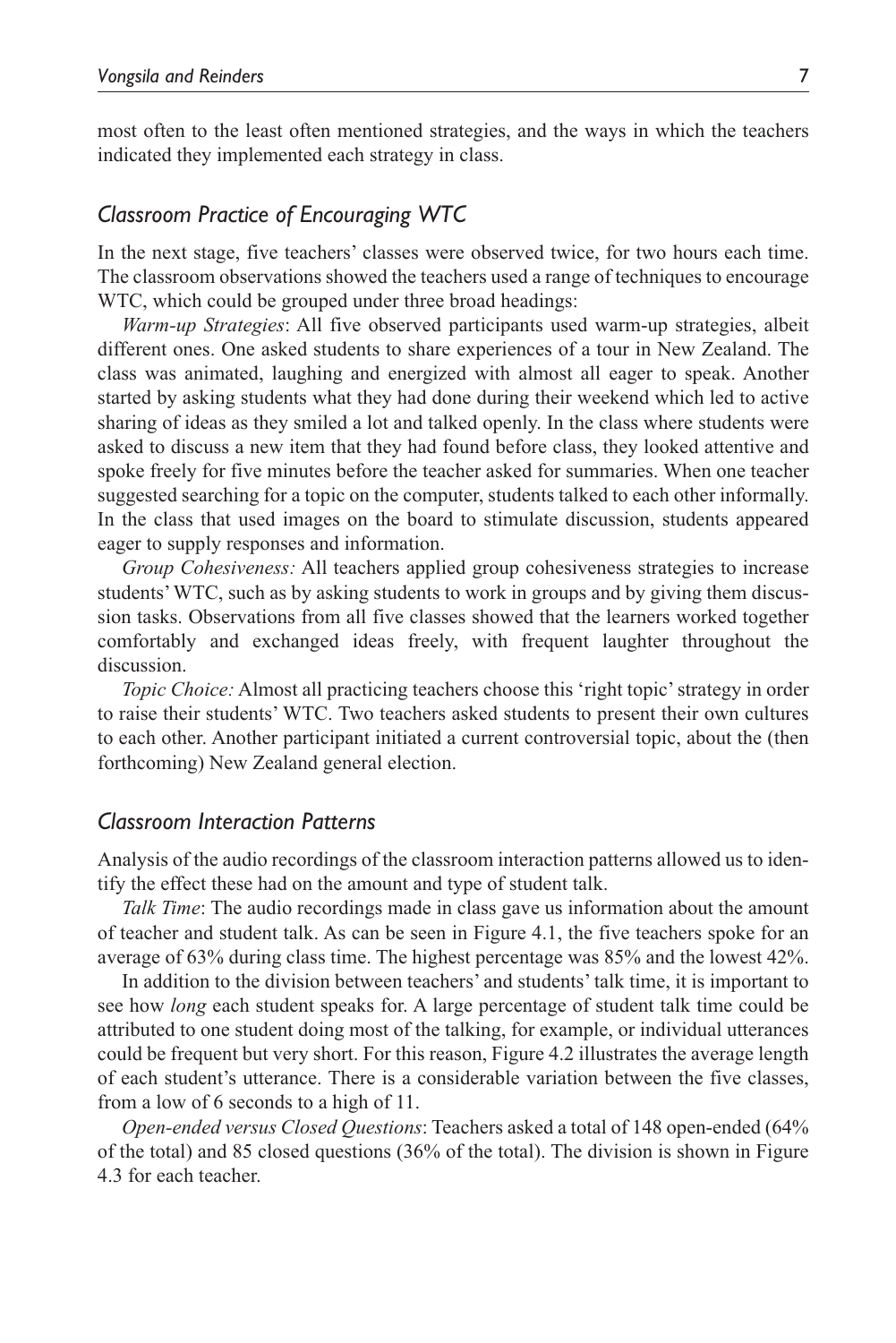

**Figure 4.1.** Percentage of Time Teachers Spoke in Class.



**Figure 4.2.** Average Length of Students' Utterances.

*Response Length following Open-ended Questions and Closed Questions*: Figure 4.4 shows that open-ended questions led to longer responses, with an average of 11.6 seconds, compared with an average of 2.2 seconds for closed questions. The total response time following closed questions of 123 seconds was only 28% of the 441 seconds of response time following open questions.

*Wait Time*: Average wait time after questions ranged from a low of 2 seconds to a high of 4.1 seconds, as shown in Figure 4.5.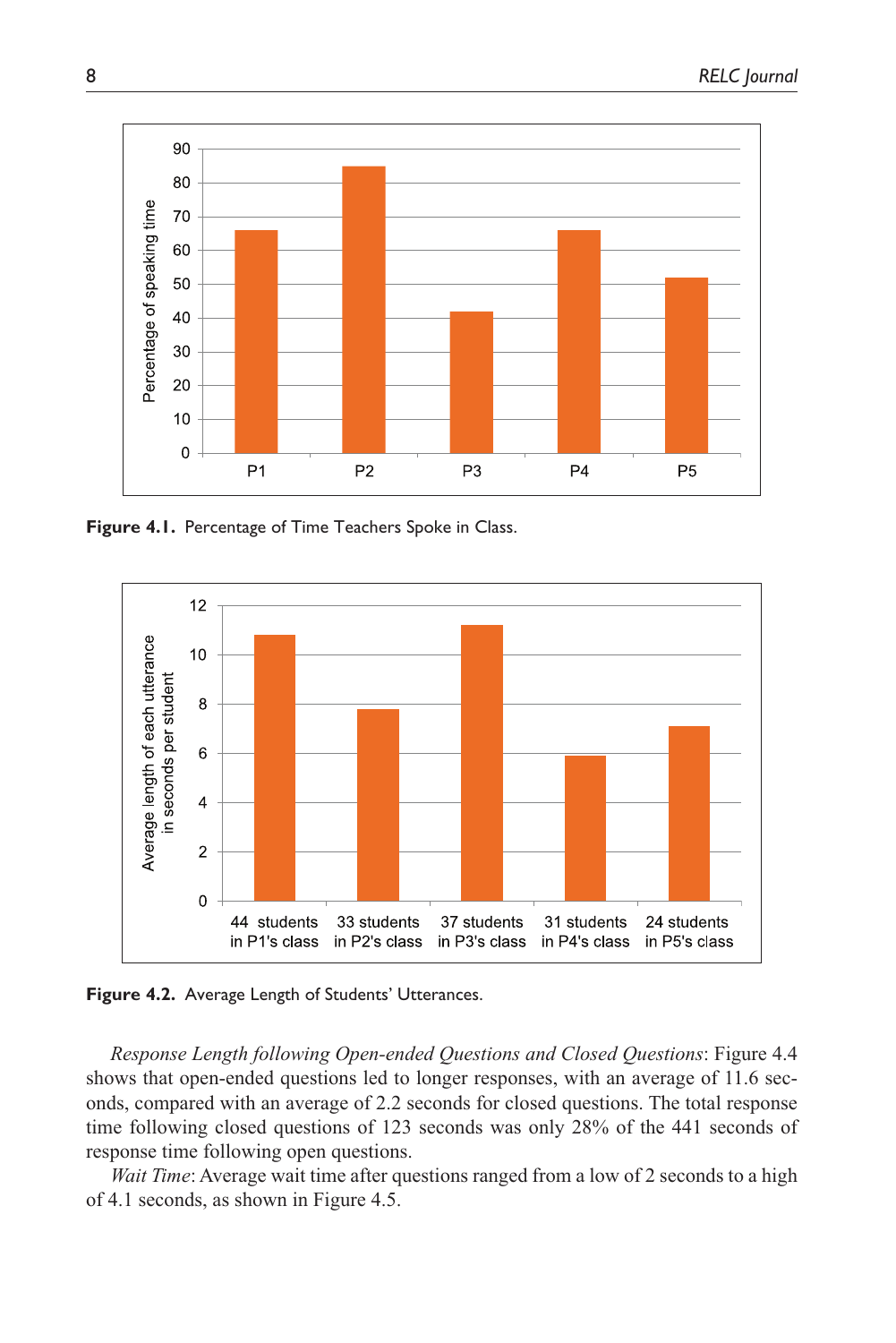

**Figure 4.3.** Percentage of Open-ended Questions and Closed Questions.



**Figure 4.4.** Comparison of the Length of Students' Responses to Open-ended and Closed Questions.

*Students' Topic Initiation*: To measure students' initiation of topics, we counted the number of times students asked for a change of topic. This happened three times in only one participant's class when they were asked to talk about 'politics' but requested instead to talk about fashion, music and entertainment.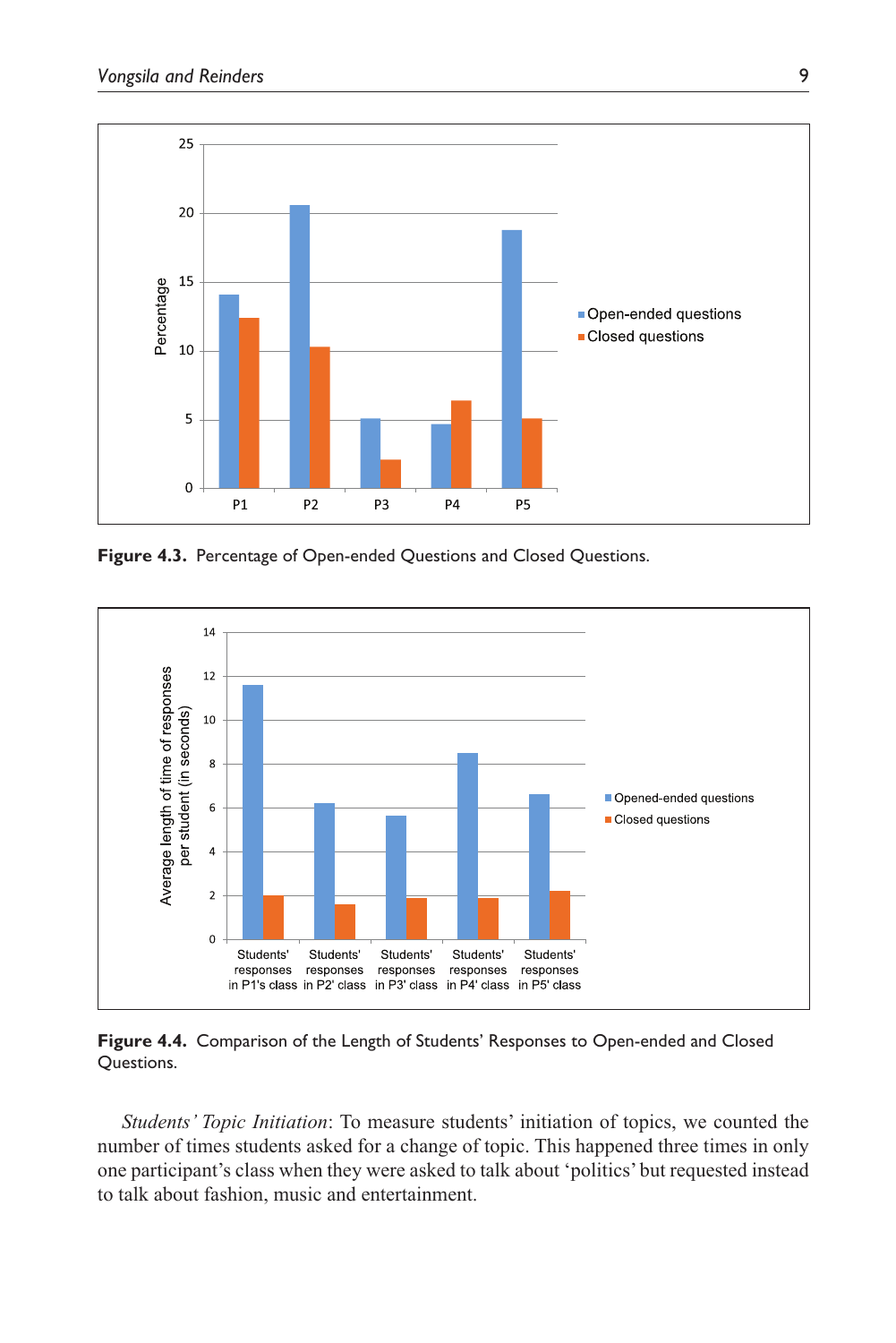

**Figure 4.5.** Average Wait Time.

*Strategies Used for Encouraging WTC Outside the Classroom*: An interesting finding from the observations was that the five teachers did not explicitly encourage or discuss communicating outside the classroom. They did not require students to apply new knowledge or to practise things learned in class in their own time, nor did they ask students to report if they had done so between classes. Students were not instructed in using strategies for communicating outside the classroom and were not given ideas or models on how to do so.

# **Discussion**

In summary, the teachers in our study believe that encouraging WTC is their role. This is not surprising in the New Zealand context, where Communicative Language Teaching has been the norm for decades. Any of them who had qualified in the past 30 years or who had attended in-service courses during that time would have believed that talking and listening were essential elements in all English classrooms. Furthermore, their access to a range of teaching and learning resources would explain their confidence in carrying out this role. Here our findings echo those of Lee and Ng (2010) who found a similar conviction among English teachers of their role in encouraging learners to speak.

Perhaps as a result, teachers indicate using a wide range of strategies to encourage WTC. Many of these strategies have been observed in previous studies, such as adapting group sizes (Riasati, 2014), the use of group work (Ewald, 2004), building a rapport with the students (Matsuda and Gobel, 2004), and increasing students' familiarity with their interlocutors (Tsiplakides and Keramida, 2009). However our results show the full range of strategies teachers say they employ.

It is important to consider to what extent the teachers' attempts at encouraging WTC align with their learners' previous experiences and their expectations. It is interesting to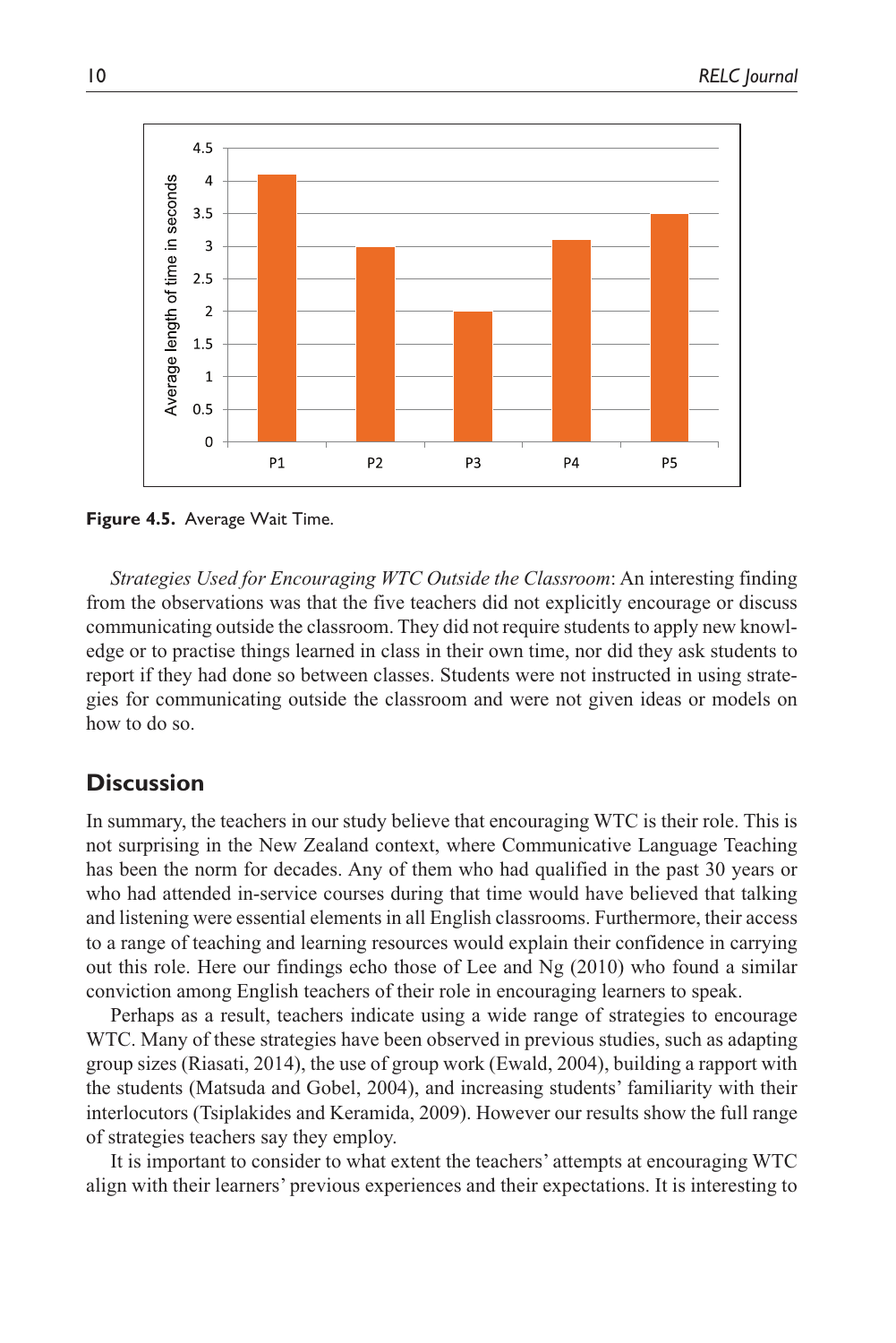note the very small number of times students initiated a topic in class. Although the overall atmosphere in the five observed classes seemed positive and relaxed, and although all 15 questionnaire respondents indicated they actively encouraged students to speak up, clearly most Asian learners did not do so, to the extent that they would suggest a change of topic. Although this is only one indication of students' WTC, it is an important one.

An interesting mismatch was found between teachers' perceptions and their classroom behaviour; although the questionnaire respondents overwhelmingly agreed that encouraging WTC outside the classroom is their responsibility, when the five ESOL classes were observed, no reference to communication outside of class was made. Such mismatches are not uncommon; for example Lee (2009) found that, although teachers believe feedback should cover both weaknesses and strengths, in practice they employed mostly error-correction in their feedback. Similarly, Zacharias (2005) found that teachers believed that they focused on speaking skills, when in actual fact their classes were focused more on other language areas. Nonetheless, considering our study took place in an ESL setting where opportunities for English use are abundant, this is a surprising finding.

In terms of classroom interaction, it was interesting to see the relationship between some of the teachers' behaviours and their impact on student talk. For example, openended questions led to longer responses (11.2 versus 2.2 seconds), and a reduced percentage of teacher talk was related to an increased percentage of student talk. Teacher 3 spoke the least amongst the five observed teachers and the amount of talk produced by the learners was the greatest. Of course, such variation can be due to other factors, but it is an interesting pattern nonetheless, which applied across the five classes. Previous research (Lewis and Reinders, 2003) has shown similar effects with teachers of Asian students, but also found a lower threshold of teacher talk beyond which learners ended up speaking less, probably as a result of needing some direction and guidance.

# **Conclusions and Recommendations**

This study investigated the perceptions of ESOL teachers about WTC inside and outside New Zealand classrooms, finding that teachers do believe WTC is important, that they have a significant role to play in encouraging it, and that they employ a wide range of strategies to do so. The study also showed how some of the classroom L2 interaction patterns may relate to the teacher's behaviour. Interestingly, there was a mismatch between teachers' perceptions and their classroom practice; although they greatly valued the importance of encouraging WTC outside the classroom, we did not find any evidence of teachers doing so.

With regards to the ten variables identified from the literature that affect WTC, the respondents reported using a range of techniques to implement these in class. A key point was teachers' beliefs that they can overcome the variables influencing L2 WTC, such as using pair work and group work and helping learners control anxiety through encouragement. Indeed we found some evidence for their efficacy in the sense that these led to a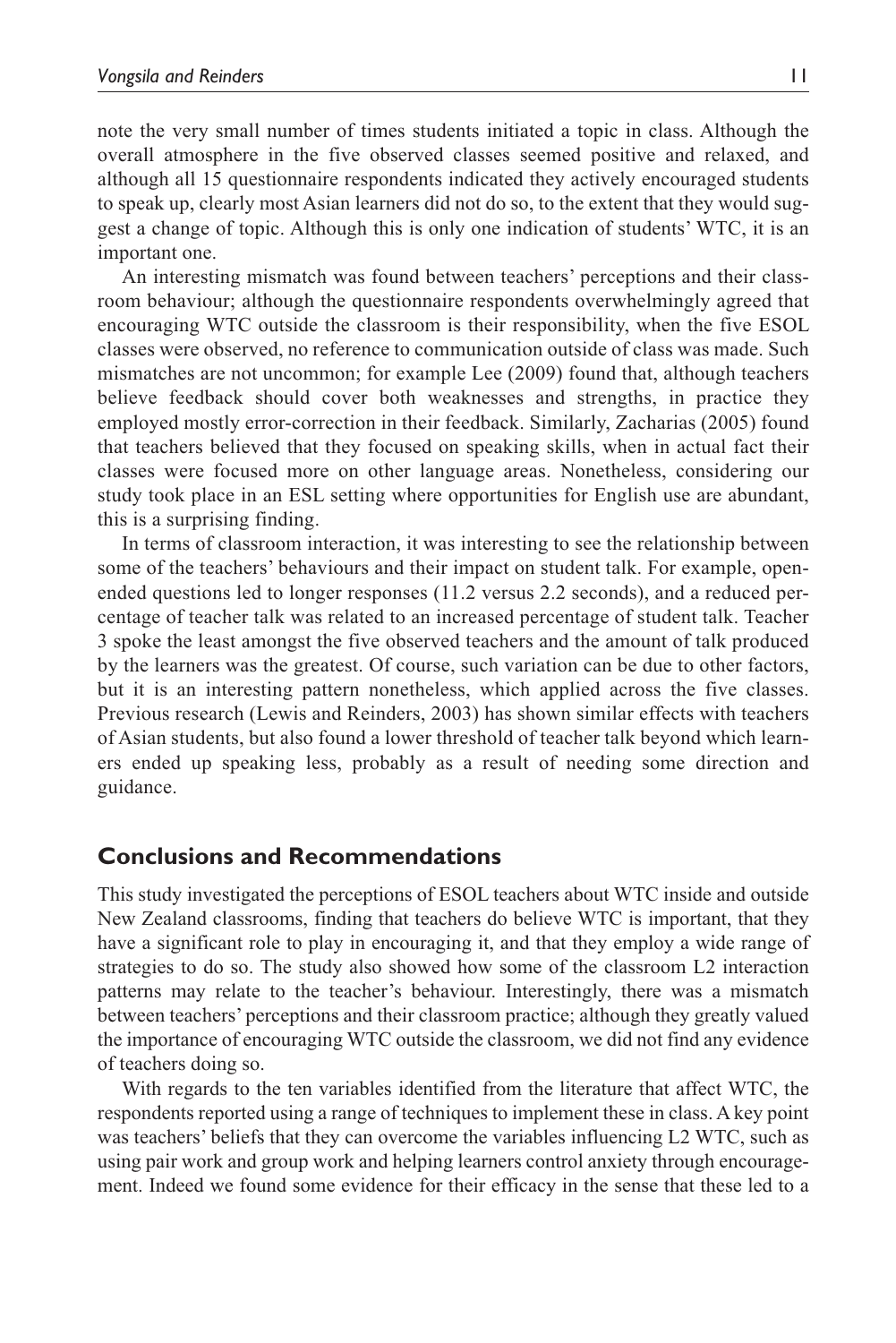relaxed and supportive atmosphere in each of the five classes observed, and considerable student talk.

Some practical implications arise from the study. Firstly, teachers clearly play a crucial role in persuading students to be more willing to communicate, a finding that echoes previous studies (Cao, 2009; Kang, 2005; Liu and Jackson, 2008; Liu, 2005; Matsuda and Gobel, 2004; Riasati, 2014; Tong, 2010). Secondly, there seems to be a relationship between the percentage of teacher talk and student talk and teachers may thus wish to monitor the amount they speak and how changes therein impact learner talk. Finally, it is important for teachers to be more mindful of encouraging students to use English outside the classroom with colleagues, friends, and family members, or online.

## *Limitations of the Research*

Every research study has its limitations, and this project is no exception – one is the many variables that could have impacted the findings. For example, when observing the way teachers used warm-up strategies, it was evident that particular techniques resulted in more student engagement. However, this could have been the result of the relationships the teachers had already built with the students during previous classes. Nevertheless, the results provide a useful snapshot.

Another limitation is that the data was collected in only one language institution in one New Zealand city (Auckland), with 15 teachers participating in the questionnaire and five in the observations. Hence, results might not represent the perceptions of ESOL teachers nationwide. Similarly, we focused here on the teachers, not the students. A future study could compare teachers' perceptions of their efforts at encouraging WTC, how successful they feel they are at this, and students' selfreported WTC.

Future studies could pick up on the finding that the teachers in our study did not actively promote the use of English outside the classroom, particularly in an L2 environment. In addition, three WTC strategies adopted by this study's participants seem to be worth further exploration. A few teachers set the task of asking students to go online to search for information. The use of the Internet as a resource for language teachers and learners in a variety of ways is, in the view of this researcher, an important area for future study. Another technique was asking students to listen and imitate. Future research needs to investigate more specifically how the imitation factor improves students' speaking ability.

Finally, it would be particularly useful for future research to directly compare the types and number of WTC strategies teachers use and their impact on classroom interaction. Although we obtained some interesting results, by directly investigating the link between teacher behaviour and L2 interaction, more decisive conclusions may be drawn about the ways in which teachers can impact WTC.

#### **Acknowledgements**

We would like to thank Marilyn Lewis for her help with this article.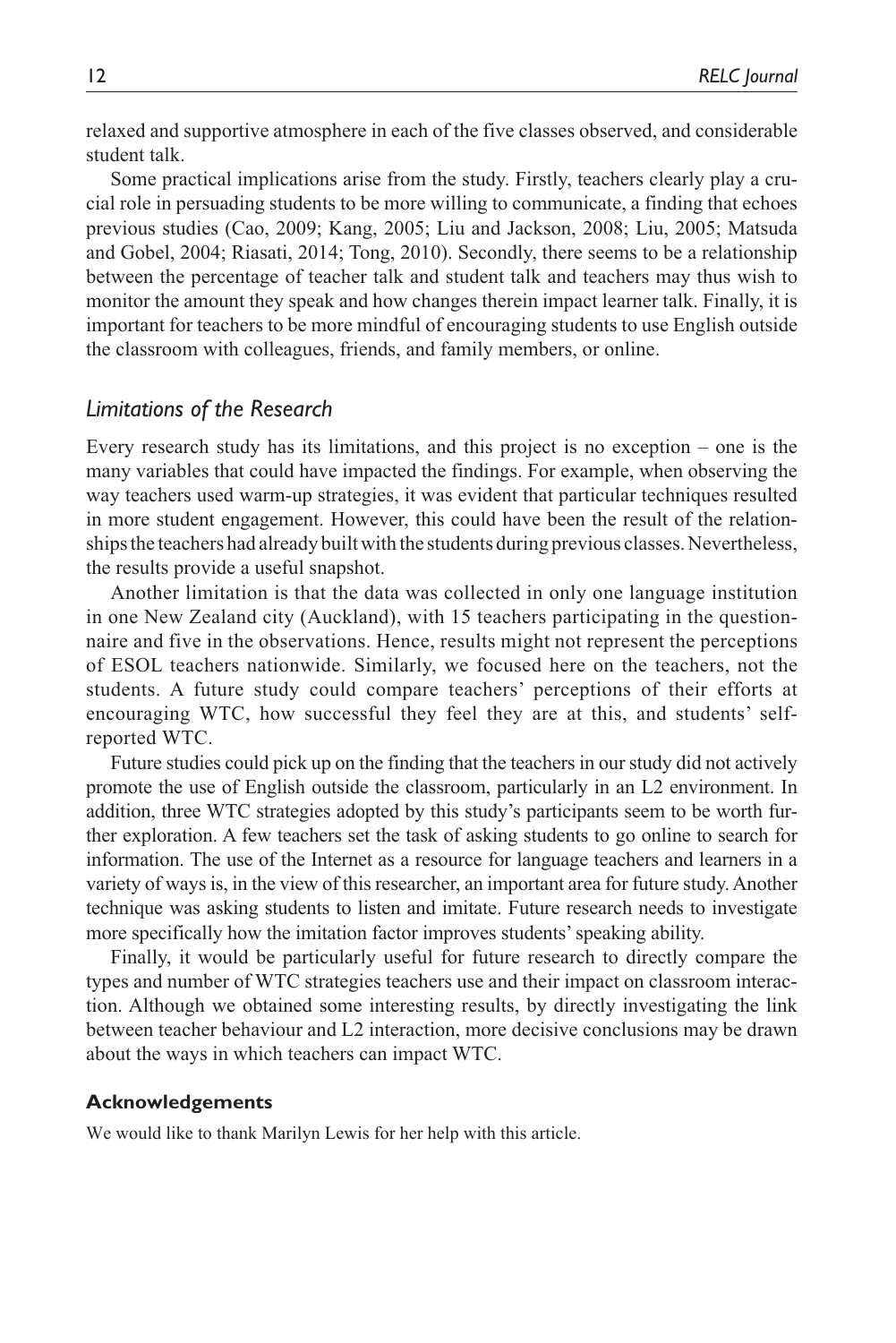#### **Funding**

This research received no specific grant from any funding agency in the public, commercial, or not-for-profit sectors.

#### **References**

- Alemi M, Daftarifard P, and Pashmforoosh R (2011) The impact of language anxiety and language proficiency on WTC in EFL context. *Cross-Cultural Communication* 17(3): 150–66.
- Aubrey S (2011) Facilitating interaction in East Asian EFL classrooms: increasing students' willingness to communicate. *Language Education in Asia* 2(2): 237–45.
- Cao Y (2009) Willingness to communicate and communication quality in ESL classrooms. *TESL Reporter* 45(2): 18–36.
- Cao Y, Philp J (2006) Interactional context and willingness to communicate: comparision of behavior in whole class, group and dyadic interaction. *System* 34(4): 480–93.
- Clément R, Baker SC, and MacIntyre PD (2003) Willingness to communicate in a second language: the effects of contect, norms, and vitality. *Journal of Language and Social Psychology* 22(2): 190–209.
- De Léger S, Storch N (2009) Learners' perceptions and attitudes: implications for willingness to communicate in an L2 classroom. *System* 37(2): 269–85.
- Dörnyei Z (2005) *The Psychology of the Language Learner: Individual Differences in Second Language Acquisition*. London: Lawrence Erlbaum Associates.
- Dörnyei Z (2007) Creating a motivating classroom environment. *International Handbook of English Language Teaching* 15(1): 719–31.
- Ewald J (2004) A classroom forum on small group work: learners see and change themselves. *Language Awareness* 13(3): 163–79.
- Gass SM, Mackey A (2015) Input, interaction and output in second language acquisition. In: VanPatten B, Williams J (eds) *Theories in Second Language Acquisition: An Introduction*. New York: Routledge,180–206.
- Groenke SL, Paulus T (2007) The role of teacher questioning in promoting dialogic literary inquiry in computer-mediated communication. *Journal of Research on Technology in Education* 40(2): 141–64.
- Johnson E (1997) Cultural norms affect oral communication in the classroom. *New Directions for Teaching and Learning* 1997(70): 47–52.
- Kang SJ (2005) Dynamic emergence of situational willingness to communicate in a second language. *System* 33(2): 277–92.
- Lee I (2009) Ten mismatches between teachers' beliefs and written feedback practice. *ELT Journal* 63(1): 13–22.
- Lee W, Ng S (2010) Reducing student reticence through teacher interaction strategy. *ELT Journal* 63(3): 302–313.
- Liu MH (2005) Reticence in oral English language classrooms: a case study in China. *TESL Reporter* 38(1): 1–16.
- Liu M (2009) *Reticence and Anxiety in Oral English Lessons*. Bern: Peter Lang.
- Liu M, Jackson J (2008) An exploration of Chinese EFL learners' unwillingness to communicate and foreign language anxiety. *The Modern Language Journal* 92(1): 71–86.
- Lockley T (2013) Exploring selfperceived communication competence in foreign language learning. *Studies in Second Language Learning and Teaching* 3(2): 187–212.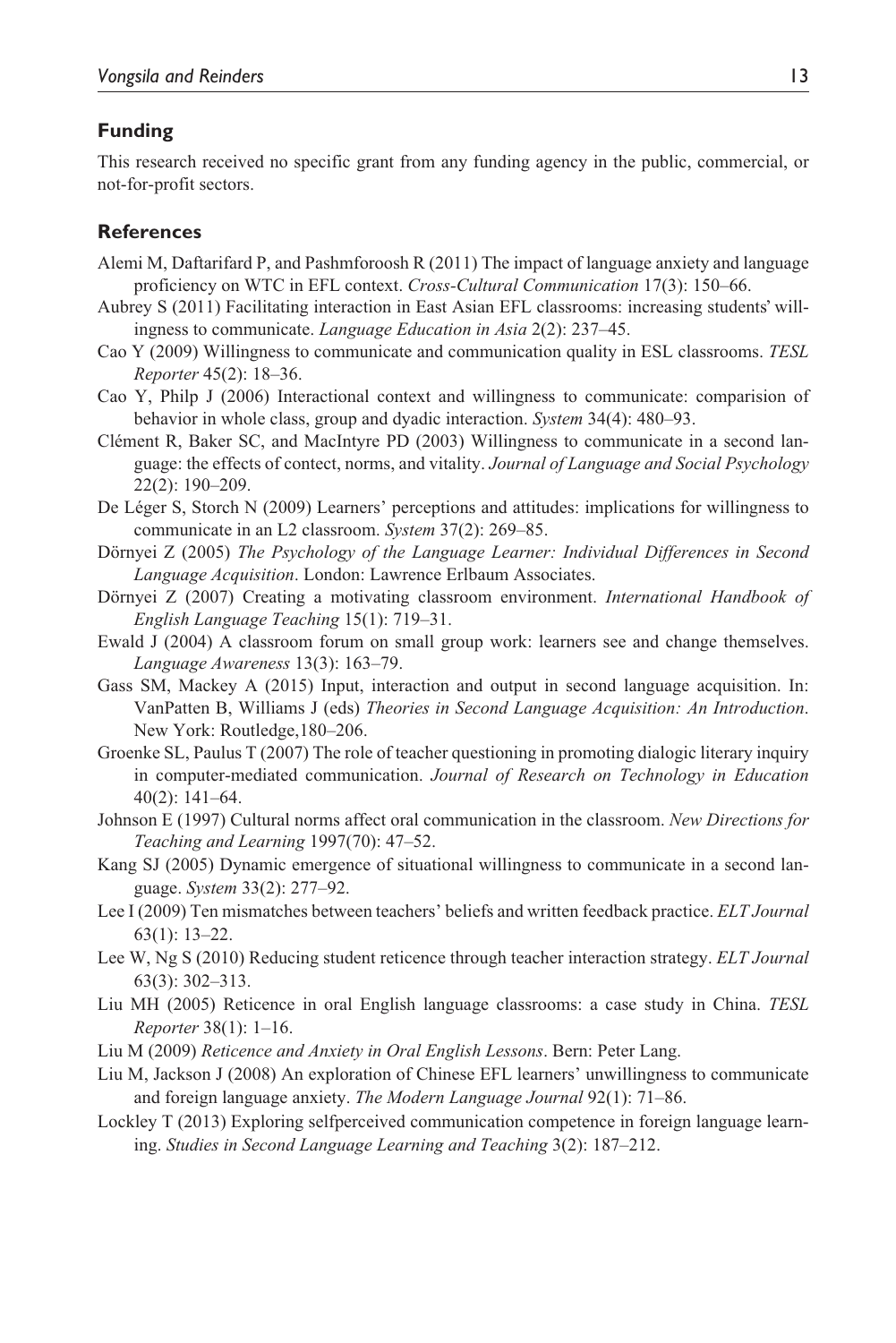- MacIntyre PD, Baker SC, Clement R, and Donovan L (2002) Sex and age effects on willingness to communicate, anxiety, percieved competence, and L2 motivation among junior high school French immersion students. *Language Learning* 52(3): 537–64.
- MacIntyre PD, Baker SC, Clement R, and Donovan L (2003) Talking in order to learn: willingness to communicate and intensive language programs. *The Canadian Modern Language Review* 59(4): 589–607.
- MacIntyre PD, Babin PA, and Clément R (1999) Willingness to communicate: antecedents  $\&$ consequences. *Communication Quarterly* 47(2): 215–229.
- Matsuda S, Gobel P (2004) Anxiety and predictors of performance in the foreign language classroom. *System* 32(1): 21–36.
- Mehrgan K (2013) Willingness to communicate in second language acquisition: a case study from a socio-affective perspective. *Journal of Comparative Literature and Culture* 2(4): 172–75.
- Nazar A, Allahyar N (2012) Increasing willingness to communicate among English as a foreign language (EFL) students: effective teaching strategies. *Investigations in University Teaching and Learning* 8(1): 18–29.
- Noels KA (2001) New orientations in language learning motivation: toward a model of intrinsic, extrinsic, and integrative orientations and motivation. In: Dörnyei Z, Schmidt RW (eds) *Motivation and Second Language Acquisition*. Honolulu: University of Hawai'i, Second Language Teaching & Curriculum Center, 43–68.
- Peng JE (2012) Towards an ecological understanding of willingness to communicate in EFL classroom in China. *System* 40(2): 203–2013.
- Peng JE, Woodrow L (2010) Willingness to communicate in English: a model in the Chinese EFL classroom context. *Language Learning* 60(4): 834–76.
- Philp J, Adams R, and Iwashite N (2014) *Peer Interaction and Second Language Learning*. Oxford: Routledge.
- Riasati MJ (2012) EFL learners' perception of factors influencing willingness to speak English in language classrooms: a qualitative study. *World Applied Sciences Journal* 17(10): 1287–97.
- Riasati MJ (2014) Causes of reticence: engendering willingness to speak in language classrooms. *International Journal of Research Studies in Language Learning* 3(1): 115–22.
- Robertson P, Nunn R (2007) *The Study of Second Language Acquisition in the Asian Context*. Seoul: Asian EFL Journal Press.
- Tong J (2010) Some observations of students' reticent and participatory behaviour in Hong Kong English classrooms. *Journal of Foreign Language Teaching* 7(2): 239–54.
- Tsiplakides I, Keramida A (2009) Helping students overcome foreign language speaking anxiety in the English classroom: theoretical issues and practical recommendations. *International Education Studies* 2(4): 39–44.
- Zacharias NT (2005) Teachers' beliefs about internationally-published materials: a survey of tertiary English teachers in Indonesia. *RELC Journal* 36(1): 23–37.
- Zhong QM (2013) Understanding Chinese learners' willingness to communicate in a New Zealand ESL classroom: a multiple case study drawing on the theory of planned behavior. *System* 41(3): 740–51.

# **Appendix 1 - Questionnaire**

Topic: Teachers' and students' perceptions of Willingness to Communicate in an ESOL classroom.

The purpose of this questionnaire is to 1) identify the factors that affect students' willingness to communicate inside and outside the ESOL classroom, and 2) to explore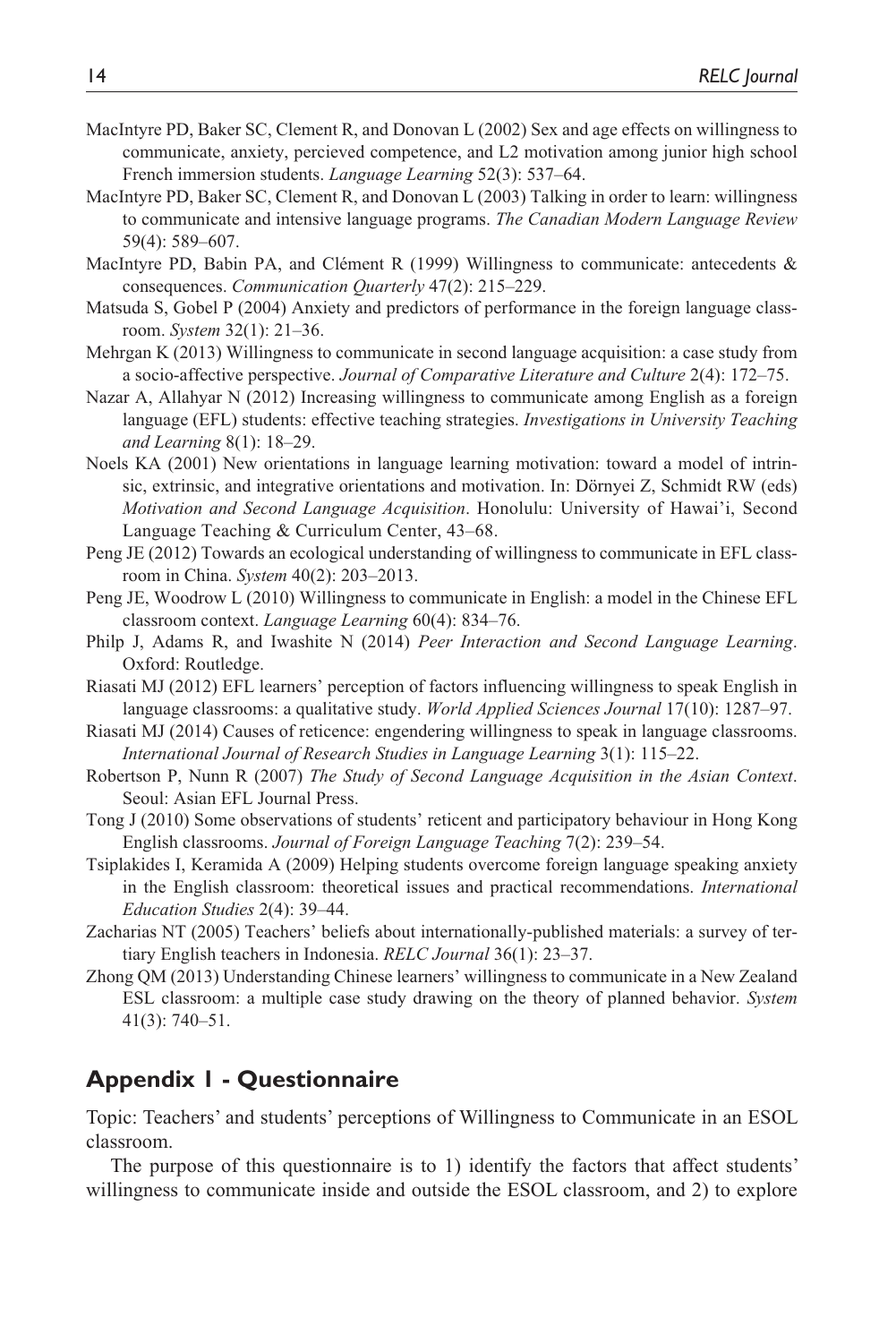what activities teachers employ in class to encourage willingness to communicate. Your answers will be anonymous.

- 1 **Part I. Background Information** 1. Please indicate your gender
	- $\Box$  Male
	- **Q** Female
- 2. Please indicate your experience in teaching English (including previous jobs)
	- □ Less than 1 year
	- $\Box$  2 5 years
	- $\Box$  6 10 years
	- $\Box$  11-15 years
	- $\Box$  More than 15 years
- 3. What is your highest qualification in language teaching? (Please write your answer below).

……………………………………………………………………………………

……….

2 **Part II.** Willingness to communicate (WTC) is usually defined as a speaker's willingness to speak in class and outside the class. If you do not think that this definition accurately describes willingness to communicate, please provide your own definition in the box below. ………………………………………………… ……………………………………………………………………………………

- 1. Please indicate how strongly you agree with this statement: 'One of the most important roles for the teacher is to encourage students to speak in English in class'.
	- $\Box$  Strongly agree
	- **Q** Agree
	- **Undecided**
	- Disagree
	- $\Box$  Strongly disagree
- 2. Please indicate how strongly you agree with this statement: 'One of the most important roles for the teacher is to encourage students to speak in English outside the class'.
	- $\Box$  Strongly agree
	- **Q** Agree
	- **Undecided**
	- **D** Disagree
	- $\Box$  Strongly disagree
- 3. Each of the following variables has been shown to influence students' willingness to communicate. Which ones do you feel you actively impact through your teaching?

□ Shyness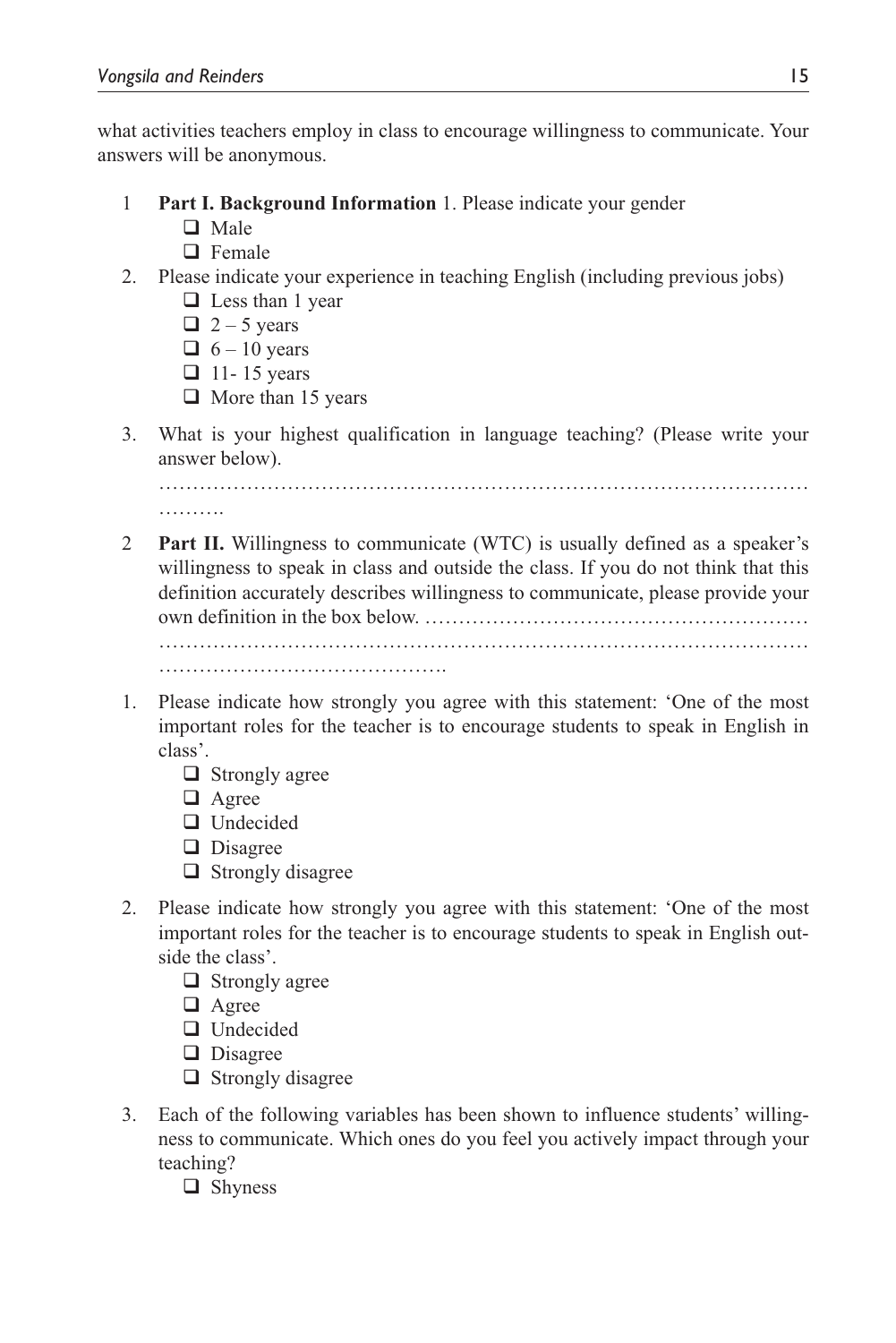|    | $\Box$ Anxiety                                                                                                                                            |
|----|-----------------------------------------------------------------------------------------------------------------------------------------------------------|
|    | $\Box$ Group size                                                                                                                                         |
|    | $\Box$ Self-confidence                                                                                                                                    |
|    | $\Box$ Familiarity with interlocutor                                                                                                                      |
|    | $\Box$ Class atmosphere                                                                                                                                   |
|    | $\Box$ Familiarity with topics under discussion                                                                                                           |
|    | $\Box$ Cultural backgrounds                                                                                                                               |
|    | $\Box$ Task type                                                                                                                                          |
|    | $\Box$ Self-perceived speaking ability                                                                                                                    |
|    |                                                                                                                                                           |
| 4. | Think about the last class that you taught and answer the following questions:<br>Shyness: What did you do to help students overcome their shyness?<br>a. |
|    |                                                                                                                                                           |
|    |                                                                                                                                                           |
|    |                                                                                                                                                           |
|    | Anxiety: What did you do to help students overcome their anxiety?<br>b.                                                                                   |
|    |                                                                                                                                                           |
|    |                                                                                                                                                           |
|    |                                                                                                                                                           |
|    |                                                                                                                                                           |
|    | Group size: What did you do adjust group size to encourage students' WTC?<br>c.                                                                           |
|    |                                                                                                                                                           |
|    |                                                                                                                                                           |
|    |                                                                                                                                                           |
|    | d. Self-confidence: What did you do to help students to improve their<br>self-confidence?                                                                 |
|    |                                                                                                                                                           |
|    |                                                                                                                                                           |
|    |                                                                                                                                                           |
|    | e. Familiarity with interlocutor: What did you do to improve students' familiar-<br>ity with their interlocutors?                                         |
|    |                                                                                                                                                           |
|    |                                                                                                                                                           |
|    |                                                                                                                                                           |
|    | Familiarity with topics under discussion: How did you improve students'<br>f.<br>familiarity with the topics under discussion?                            |
|    |                                                                                                                                                           |
|    |                                                                                                                                                           |
|    |                                                                                                                                                           |
|    |                                                                                                                                                           |